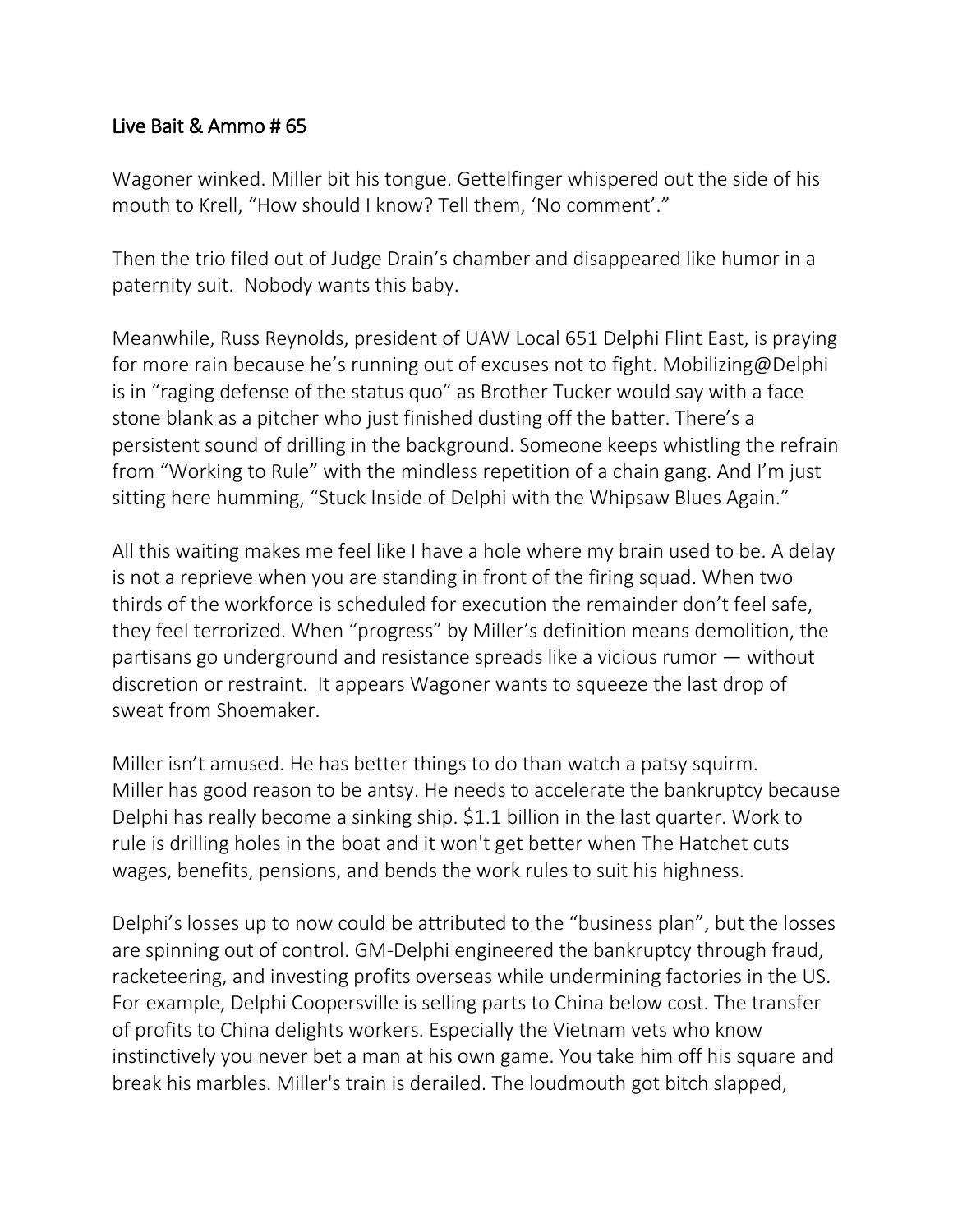probably by the Japanese. Toyota doesn't need Delphi. GM is setting up new suppliers to replace Delphi. Workers are exerting pain the only way they know how, by raising production costs for Delphi. Miller isn't used to street hockey players who won't play by the rules. He wants to take his puck and go home but nobody will give it back to him. Miller's game is in the court room but apparently we have taken him off his game because against this better judgment he has delayed three times. He's not known to equivocate, but he's having second and third thoughts now.

If Miller were left to his own devices he would hold a fire sale, and pass the patent portfolio to his old friend Wilbur Ross. Wilbur isn't in the game for money. He already has all the money. He wants power. If he gets his mitts on the patents he can control the industry and that will be Miller's revenge. We might have to give the Hatchet a golden parachute without a rip cord, but I expect Wagoner will do the dirty work when the resistance begins to deconstruct GM.

Miller's game is bankruptcy. We can't beat him on his own turf which is why we had to take him off his square. He thinks we will settle for half a share like we're ignorant palookas fresh off the boat. What he didn't count on is that in a game of Mutually Assured Destruction the party with little or nothing to lose grows more murderous by the hour. "Let's just get it over with," is the phrase I hear every day. My fellow workers aren't talking about the job. They're talking about "The Job".

I mean to say that working to rule is almost as hard as running a Fortune 500 company — with no debt, a fully funded pension, a patent portfolio with more jewels than the Queen of England's crown, and a guaranteed market with the world's largest automaker — into the ground. Working to rule isn't easy but given the right incentive, say, revenge, or survival, it can be successful. Once you get the knack of it, losing someone else's money is easier than punching holes in an inner tube.

GM picked up the tab for the UAW's legal fees in the phony lawsuit for retirees. We saw how that played out. Now it's Delphi's turn to date the "escort" and pay the fancy man. What the trio didn't count on was the fourth stake holder, the rank and file with a fist full of cards and all of them wild.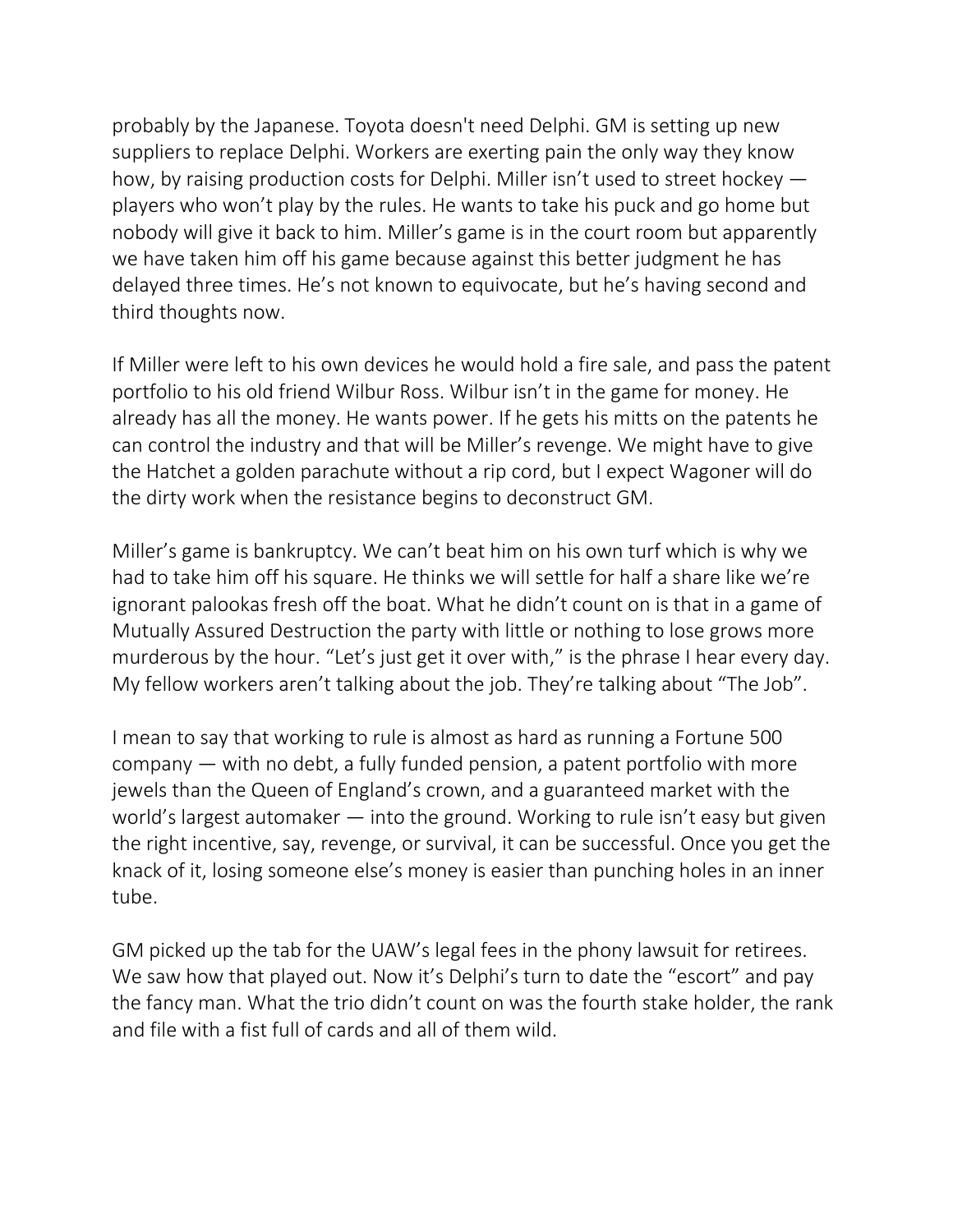First rule of the street: Never fight a man who has nothing to lose but his anger. For example, a Vietnam vet who knows the drill: frag or be fragged. SOS is like a phantom at the table because the honchos can't put a collar on it and rein it in and out on command. SOS doesn't have a leader to buy or a structure to undermine. The resistance doesn't need to hold meetings, pass motions, collect dues, and pay dividends. The guerillas don't wear badges, wave flags, or blow trumpets. It's the dog who doesn't bark one must beware of.

All Miller knows for sure is that someone is taking a bite out of his pie every day. Even salaried employees are working against him as they see the writing on the wall – Senior supervisors and engineers will be replaced with rentals. Only top executives in the Rapture Club will be spared the axe.

Miller can't afford to delay much longer. Delphi's last reported 10Q revealed that Delphi mutually agreed with the SEC to extend the statute of limitations against Delphi until April 6th, 2006 — one week after the deadline. The SEC has already dragged its feet too long. We deserve to know the extent of corruption between GM and Delphi before we ratify anything. Why should we pay for their crimes?

The Concession Caucus will spring a concession contract on us sooner than later. The Shoeshiner has already indicated he expects us to take it in the neck. It won't be pretty but they will warn us if we don't comply, all bets are off, and the retirement is in jeopardy.

I got news that isn't news to anyone who's been listening. There is no guarantee. The only promise is that wealth will flow to power. Labor's power is collective. As individuals we don't have a chip to bargain. Which reminds me, I need to apologize.

I stated publicly at the February Union meeting something which I have often reiterated privately, that is, we shouldn't criticize an individual who works voluntary overtime because we do not know what a fellow worker is facing at home. We should be respectful and understand that our coworkers are anxious about their mortgages, their bills, their children, and their health care needs.

In Live Bait & Ammo #63 I wrote: "Either Delphi has a sufficient inventory as a result of all the sucking sissies, or GM has another source for injectors." I was referring to workers who believe that feeding the wolf will keep him away, i.e.,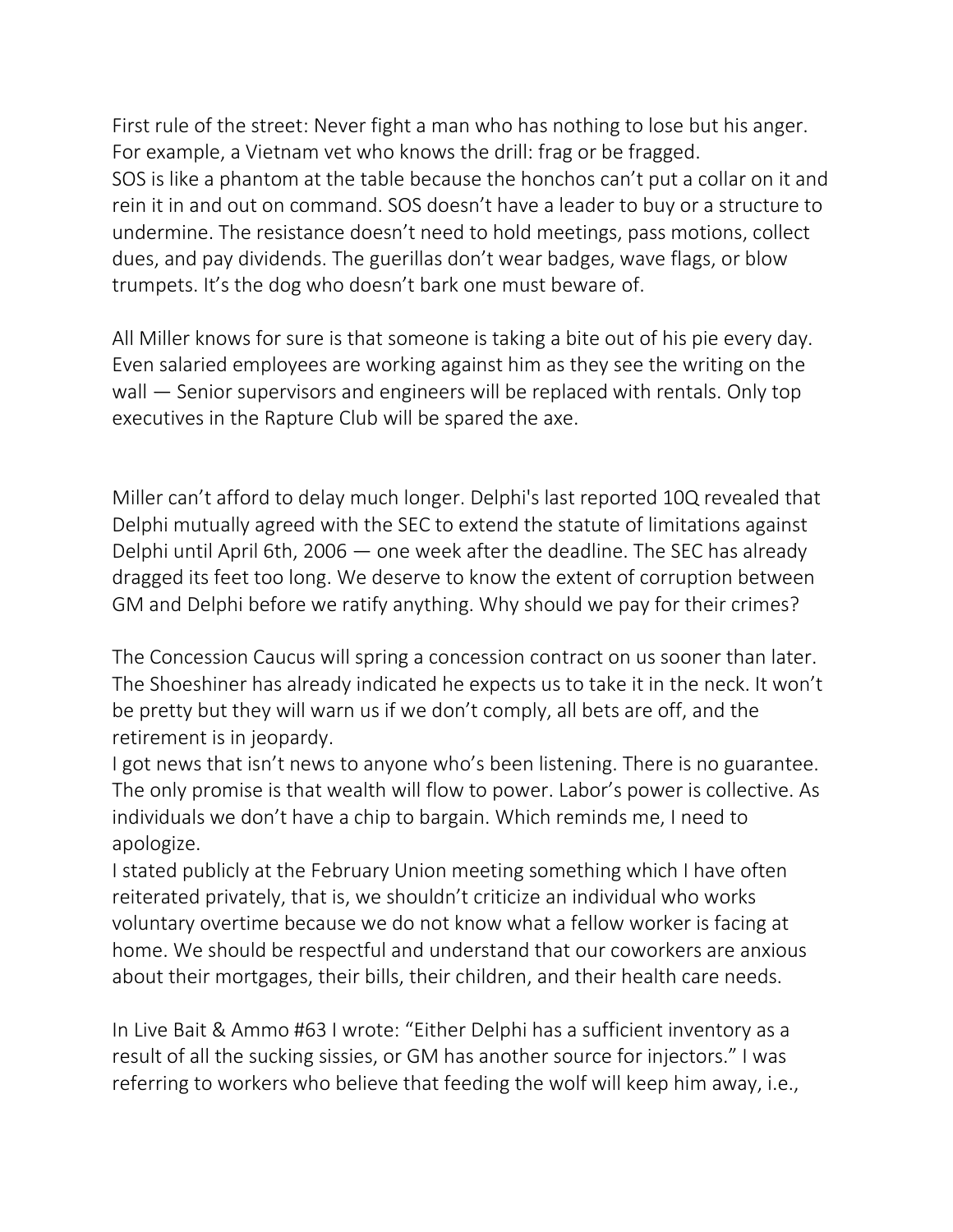workers who double up on jobs or break the rules in order to over produce and make the boss happy. But in the context it was reasonable to assume I was blaming members who worked over time. I apologize. Men and women who struggle to provide their families with a decent standard of living don't deserve ridicule. I thank the brother who had the honesty and forthrightness to point out my mistake.

We are entering a period of increased urgency. The March 30 date is neither a guarantee nor a sign of progress for Delphi workers; it's a trip wire and a punji pit. It gives GM-Delphi more time to build the inventory. They had nine months to craft a "consensual" agreement. The only thing we can be sure of is that GM-Delphi is delaying for its own advantage not ours. The length of the strike will be directly proportionate to the size of the inventory. Of the three parties, GM stands to lose the most. Once the inventory runs dry GM will come to the table. We have a practical economic interest in limiting the size of the inventory by working to rule, declining voluntary overtime, taking vacation days and PPA days, conducting a strike vote, and voicing our contention that concessions don't save jobs.

The losses we may sustain in a strike pale in comparison to the losses we face in a "consensual" agreement. If they cut our wages \$10 per hour we will lose \$20- \$25,000 per year. Our pension and health care in retirement may be adversely effected and we may want to hire an independent attorney to review the plan and make sure the liability for pension isn't administered by a dummy company scheduled like Delphi for bankruptcy in the near future.

The UAW appointed three UAW International reps, Joe Spring, David Shoemaker, and Jim King, to oversee the Delphi pension fund. They didn't serve us very well. I don't know why we should trust them a second time. We should trust ourselves, not some porkchopper in Detroit who won't have to live under the contract he negotiated. We should put union officials in their place. Remind them they are reps not leaders. The real leaders are the rank and file, the folks who do the work and pay the dues. We have a right to be informed and to be treated with respect. We have a right to voice our opinion through motions at union meetings and at Conventions. The call letters for the Convention are coming out. Let's send an army of delegates to the Convention to demand No Concessions, No Retreat.